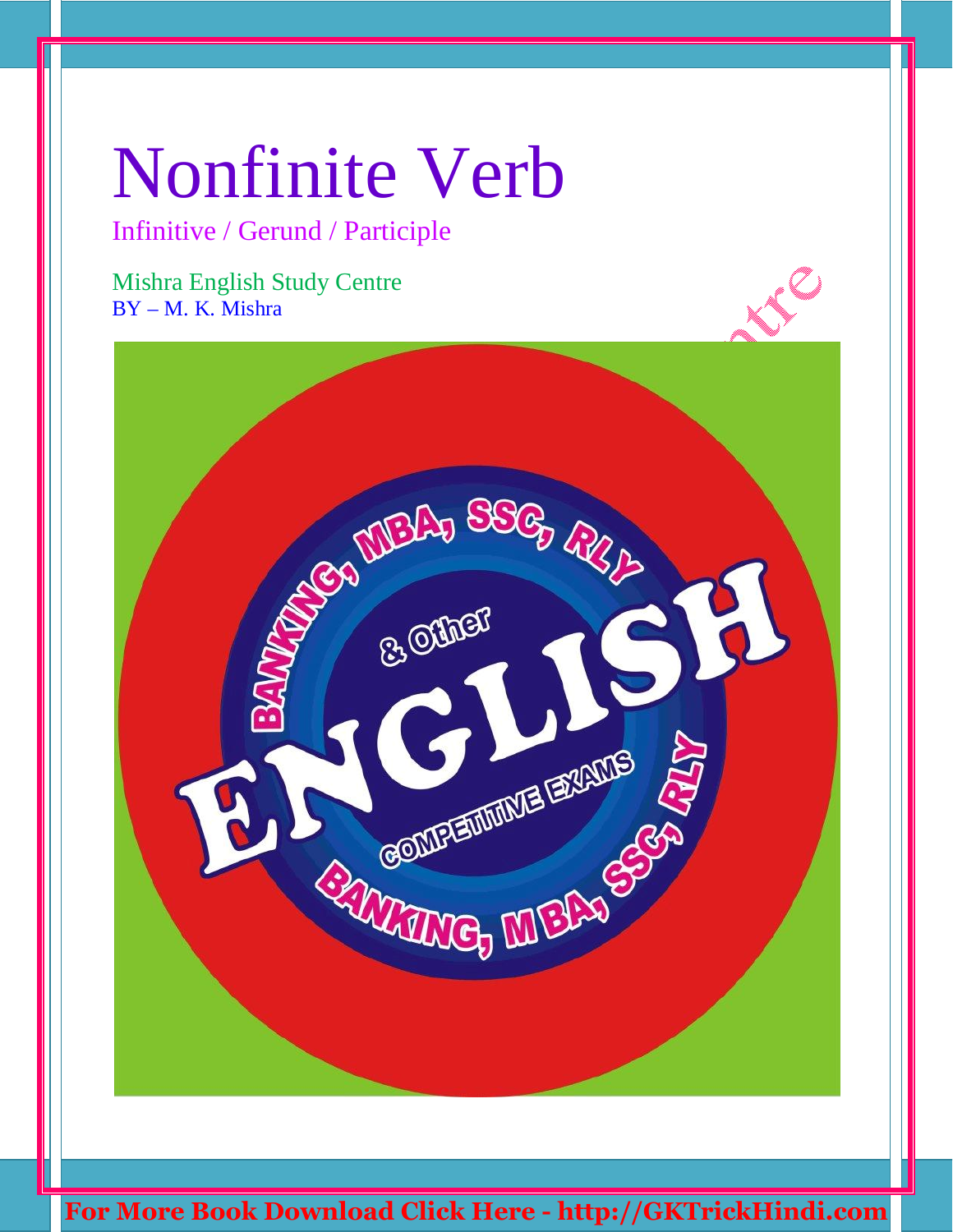### Nonfinite Verb  $\triangleright$  Infinitive

|      | • According to uses Infinitive is divided into two forms.                                                                |  |
|------|--------------------------------------------------------------------------------------------------------------------------|--|
| (i)  | Full Infinitive - $[To + v1]$                                                                                            |  |
| (ii) | <b>Bare Infinitive -</b> [v1]                                                                                            |  |
|      |                                                                                                                          |  |
|      | $\triangleright$ Rules & Uses<br>DEFE                                                                                    |  |
|      | 1) A full Infinitive can be used as the Subject of a Sentence.                                                           |  |
|      | Ex.:- To teach is an art.                                                                                                |  |
|      | Subject                                                                                                                  |  |
| 2)   | A full Infinitive can be used as the Object of a Sentence also.                                                          |  |
|      | Ex.:- I want to teach.                                                                                                   |  |
|      | Object                                                                                                                   |  |
|      | 3) A Bare Infinitive can't be used as the Subject of a Sentence.<br>A Bare Infinitive comes as the Object of a Sentence. |  |
| 4)   | Ex.:- (a) He made me <u>laugh</u> . (b) He made me a <u>doctor</u> ,                                                     |  |
|      | Object<br>Object                                                                                                         |  |
| 5)   | An Infinitive can't be changed into Plural Form.                                                                         |  |
|      | Ex.:- To teaches is an art.<br>$ (x)$                                                                                    |  |
|      | To teach is an art.<br>$-(\checkmark)$                                                                                   |  |
| 6)   | An Infinitive can't get Article before itself                                                                            |  |
|      | Ex.:- The to walk is an exercise.                                                                                        |  |
|      | To walk is an exercise.                                                                                                  |  |
| 7)   | An Infinitive can't be used just after a Possessive form.                                                                |  |
|      | Ex.:- My to run is fast.                                                                                                 |  |
|      | $\Rightarrow$ My running is fast.<br>$-(\checkmark)$                                                                     |  |
|      | $\Rightarrow$ To run is fast.<br>$ (x)$                                                                                  |  |
|      | 8) An Infinitive can't be used just after a Preposition.                                                                 |  |
|      | Ex.:- I have a pen for to write. $-$ ( $\mathbf{x}$ )                                                                    |  |
|      | I have a pen for writing. $-(\checkmark)$                                                                                |  |
|      | 9) Noun $\pm$ full Infinitive, comes to show the use of Noun.                                                            |  |
|      | Ex.: <sup>2</sup> have a pen to write with.                                                                              |  |
|      | 10) An Ordinal Adjective of Number can get full Infinitive after itself.                                                 |  |
|      | $Ex.:$ I am the third to come here.                                                                                      |  |
|      | $11$ <sup><math>\AA</math></sup> Superlative form can get full Infinitive after itself.                                  |  |
|      | Ex.:- You are the best to do this work.                                                                                  |  |
|      | 12) An Indefinite Pronoun can get full Infinitive after itself.                                                          |  |
|      | Ex.: (a) There was nobody to help me.                                                                                    |  |
|      | (b) I have nothing to eat.                                                                                               |  |
|      | 13) Can / Could / May / Might / Shall / Should / Will / Would / Must + Bare Infinitive.                                  |  |
|      | Ex.:- I can to do this work.<br>$-$ ( $\mathbf{x})$                                                                      |  |
|      |                                                                                                                          |  |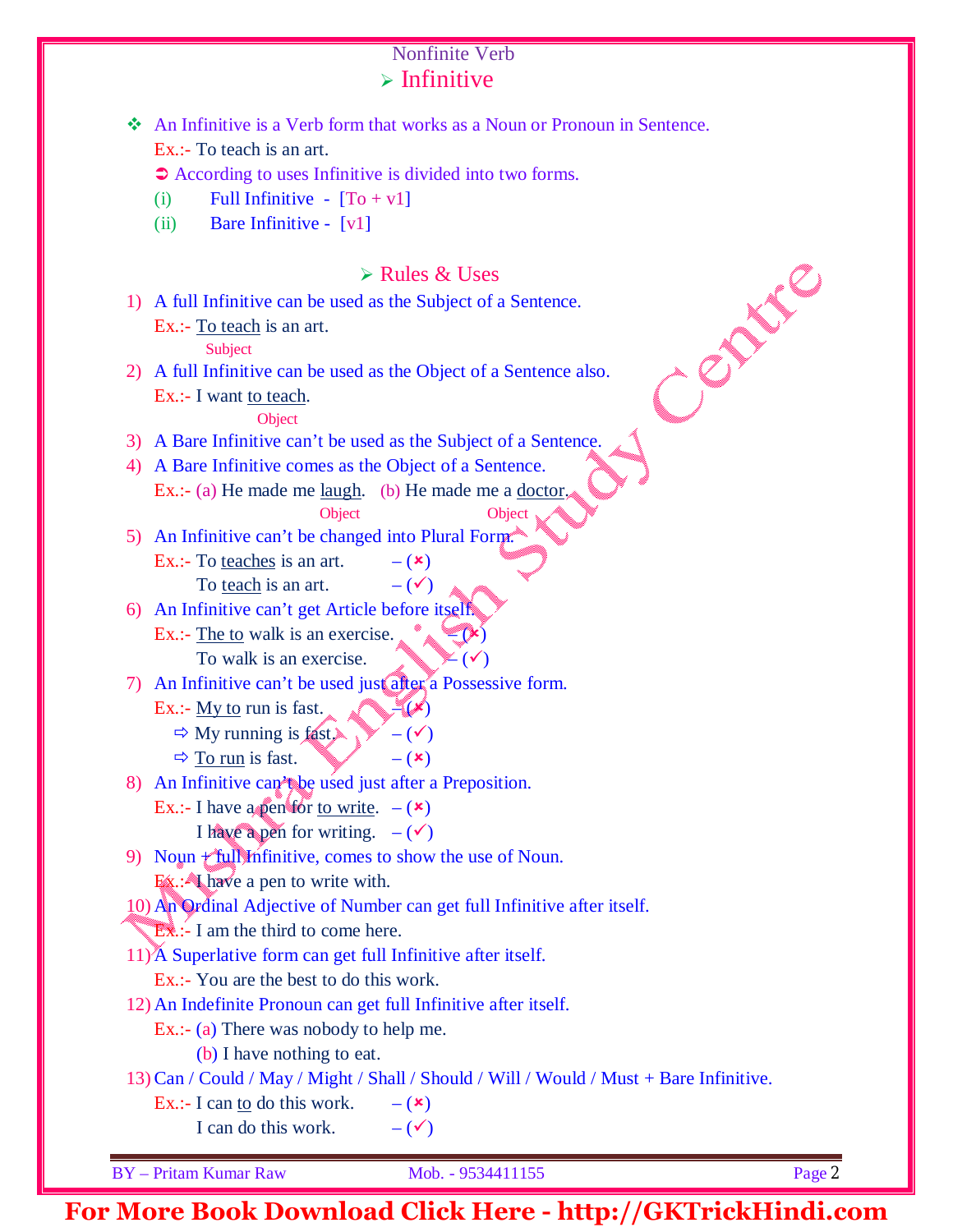| Nonfinite Verb                                                                                                             |
|----------------------------------------------------------------------------------------------------------------------------|
| 14) Used / Ought + full Infinitive.                                                                                        |
| Ex.:- I used play cricket.<br>$-(x)$                                                                                       |
| I used <u>to</u> play cricket. $-(\checkmark)$                                                                             |
| 15)यदि Need तथा Their वाक्य में Auxiliary Verb का कार्य करे, तो इनके बाद Bair Infinitive                                   |
| आता है, जबकि यदि ये Main Verb का कार्य करे, तो इनके बाद full Infinitive आता हैं।                                           |
| Ex.:- (a) I need <u>not to</u> buy a car. $-(\mathbf{x}) \Rightarrow$ I need not buy a car.<br>$-$ ( $\checkmark$ )        |
| $-(\checkmark)$<br>(b) I need buy a car. $-({\bf x}) \Rightarrow$ I need <u>to</u> buy a car.                              |
| 16) Be form + able / about / likely + full Infinitive.                                                                     |
| Ex.:- I am <u>able to</u> speak English. $-(\checkmark)$                                                                   |
| $\Rightarrow$ I was <u>able to</u> speak English. $-(\checkmark)$                                                          |
| LE<br>$\Rightarrow$ I shall become able to speak English. $-(\ast)$                                                        |
| $-$ ( $\checkmark$ )<br>$\Rightarrow$ I shall be able to speak English.<br>17) Is / was + nothing + but + full Infinitive. |
| $ (x)$<br>Ex.:- There is nothing but dance on the stage.                                                                   |
| There is nothing but to dance on the stage.<br>$-(\checkmark)$                                                             |
| $18$ ) Do / Does + nothing + but + Bare Infinitive.                                                                        |
| Ex.:- He does nothing but to play cricket.<br>$ (x)$                                                                       |
| He does nothing but play cricket.<br>$ (\sqrt{s})$                                                                         |
| 19) Too + Adjective + full Infinitive comes to show one's inability.                                                       |
| Ex.:- He is too weak to walk.                                                                                              |
| $20$ ) Adjective + enough + full Infinitive, comes to show one's ability.                                                  |
| Ex.:- Ram is smart enough to do this work.                                                                                 |
| $21)$ Wh – word + full Infinitive comes to know the process for an action.<br>Ex.:- He asked me were to go.                |
| Note - ध्यान रहे कि Why के बाद Bare Infinitive आता हैं।                                                                    |
|                                                                                                                            |
| 22) Go / Keep तथा Carry यदि अपने मूल अर्थ में रहे, तो इनके बाद full Infinitive आता हैं।                                    |
| Ex.:- He keeps a gun to five.                                                                                              |
| 23)यदि Want तथा Needs a किसी मानव को किसी कार्य की आवश्यकता पड़े, तो इनके बाद                                              |
| full Infinitive अपूर्ता है।                                                                                                |
| Ex.:- I need to buy a car.                                                                                                 |
| 24) Allow / Order / Advise / Prohibit / Forbid  etc + Objective Case + full Infinitive.                                    |
| <b>Ex</b> . He allowed me to go there.                                                                                     |
| 25) Stopped से यदि किसी मानव का कोई कार्य रुके, तो इसके बाद full Infinitive आता हैं।                                       |
| Ex.:- He stopped me to go there.                                                                                           |
| 26) Sorry + full Infinitive का प्रयोग गलती करने से पहले क्षमा माँगने हेतुः होता हैं।                                       |
| Ex.:- I am sorry to disturbed you tomorrow.                                                                                |
| 27) Remember / Forget + full Infinitive, comes to indicate a Future event.                                                 |
| Ex.:- Don't forget to bring my Notebook.                                                                                   |
| 28) Full Infinite comes to show the target of an action.                                                                   |
| Ex.:- I am going to play cricket.                                                                                          |
| <b>BY</b> - Pritam Kumar Raw<br>Page 3<br>Mob. - 9534411155                                                                |
|                                                                                                                            |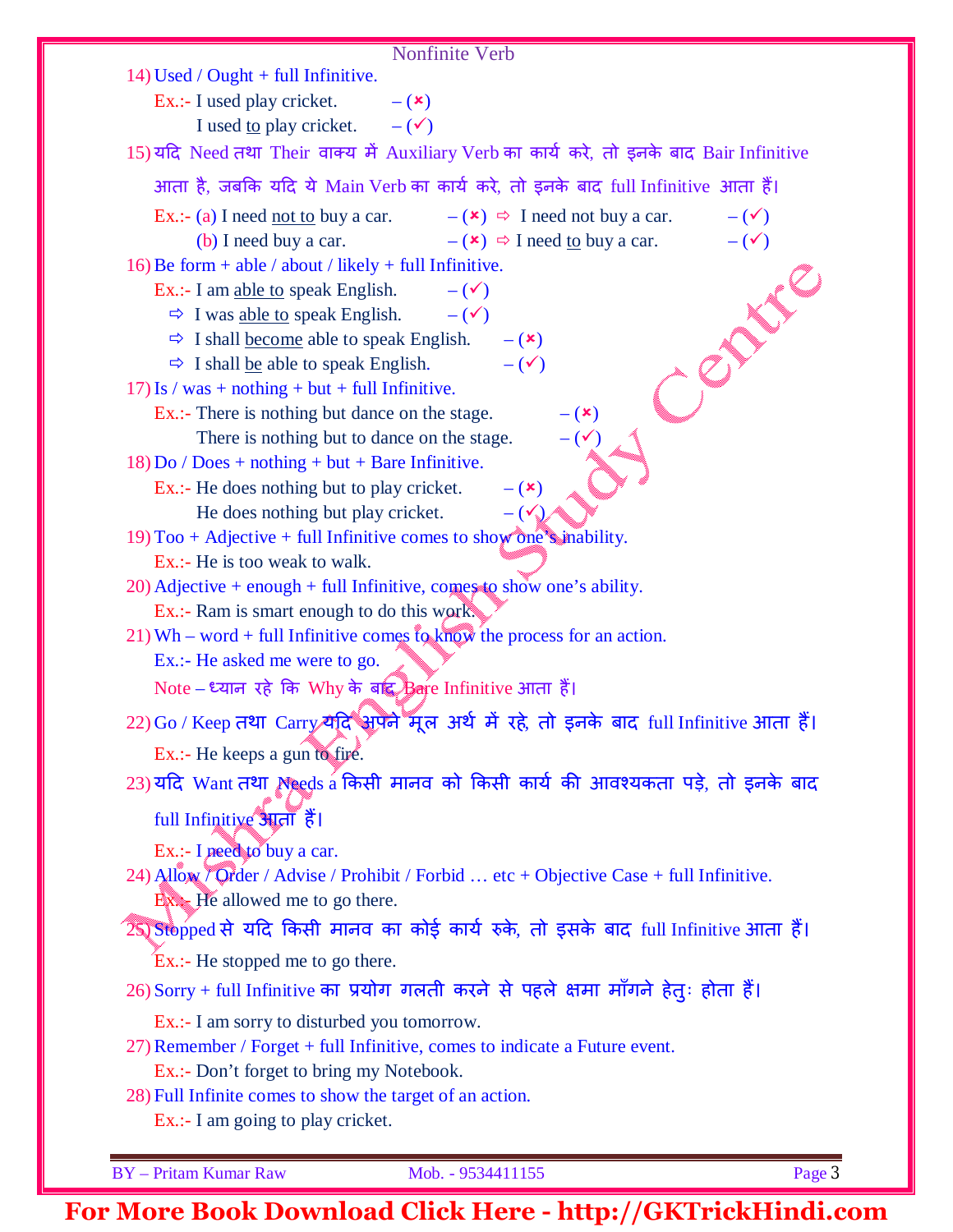| Nonfinite Verb                                                                                                     |           |
|--------------------------------------------------------------------------------------------------------------------|-----------|
| 29) Not comes to qualify an Infinitive in Negative sense, no is not used for it.                                   |           |
| Ex.:- He advised me no to go there.<br>$ (x)$                                                                      |           |
| He advised me <u>not to</u> go there. $-(\checkmark)$                                                              |           |
| 30) Better / had better / had sooner + Bare Infinitive.                                                            |           |
| Ex.:- You had better to die.<br>$ (x)$                                                                             |           |
| $ (\checkmark)$<br>You had better die.                                                                             |           |
| 31) And / or / like / $as + Bar$ e Infinitive.                                                                     |           |
| Ex.:- You have to go and to dance there.<br>$ (\star)$                                                             |           |
| You have to go and dance there.<br>$-$ ( $\checkmark$ )                                                            |           |
| 32) A Verb of Perception gets Bare Infinitive after itself.                                                        | Charles R |
| Ex.:- I saw him to dance on the stage. $-(x)$<br>I saw him dance on the stage. $-(\checkmark)$                     |           |
| 33) Please / Kindly / Don't / Never + Bare Infinitive.                                                             |           |
| Ex.:- Please to help me in trouble.<br>$ (x)$                                                                      |           |
| Please help me in trouble.<br>$-(\checkmark)$                                                                      |           |
| $34)$ Adjective + Preposition + Object + full Infinitive.                                                          |           |
| Ex.:- It is dangerous for you to go there.                                                                         |           |
| 35) कुछ Verbs के साथ double Object आते हैं, जिनमे एक Noun अथवा Pronoun तथा दूसरा                                   |           |
| Infinitive होता हैं।                                                                                               |           |
|                                                                                                                    |           |
| (a) Allow, Order, Advise, Suggest, Prohibit, Forbidetc.                                                            |           |
| Note - उपरोक्त Verbs के साथ दो Object रहने पर पहला Noun अथवा Pronoun तथा दूसरा full                                |           |
| Infinitive होता हैं।                                                                                               |           |
| Ex.:- He ordered me to go there.                                                                                   |           |
| (b) Seem, Loom, Appear, Happen, Tend etc.                                                                          |           |
| Note – उपरोक्त Verbs के साथ दो Object रहने पर पहला Object, full Infinitive तथा दूसरा                               |           |
| Noun या Pronoun होता है।                                                                                           |           |
| Ex.:- He appears to be Ram.                                                                                        |           |
| (c) See, Hear, Notice, Watch, Late, Make, Help etc.                                                                |           |
| Note - उपरोक्त Verbs के साथ double Objects रहने पर पहला Noun अथवा Pronoun तथा दूसरा                                |           |
| Bare Infinitive रहता है।                                                                                           |           |
|                                                                                                                    |           |
| Ex.:- He made me laugh.                                                                                            |           |
| 36) Know, Explain, Discover, Disclose, Reveal etc. + Wh. - Words + full Infinitive.                                |           |
| <b>Ex.:-</b> I know to solve the Question.<br>$-({\bf x})$<br>I know how to solve the Question.<br>$-(\checkmark)$ |           |
|                                                                                                                    |           |
| 37) Begin / Bother (चिंता करना) etc. + full Infinitive. ⇒ [मानव के Action के लिए]                                  |           |
| Ex.:- He began to dance on the stage.                                                                              |           |
| 38) किसी पसंद अथवा नापसंद दर्शाने वाले Verb में full Infinitive आता हैं।                                           |           |
| Ex.:- I would like to dance on the stage.                                                                          |           |
|                                                                                                                    |           |
| I nfinitive is the End.                                                                                            |           |
| <b>BY</b> - Pritam Kumar Raw<br>Mob. - 9534411155                                                                  | Page 4    |
|                                                                                                                    |           |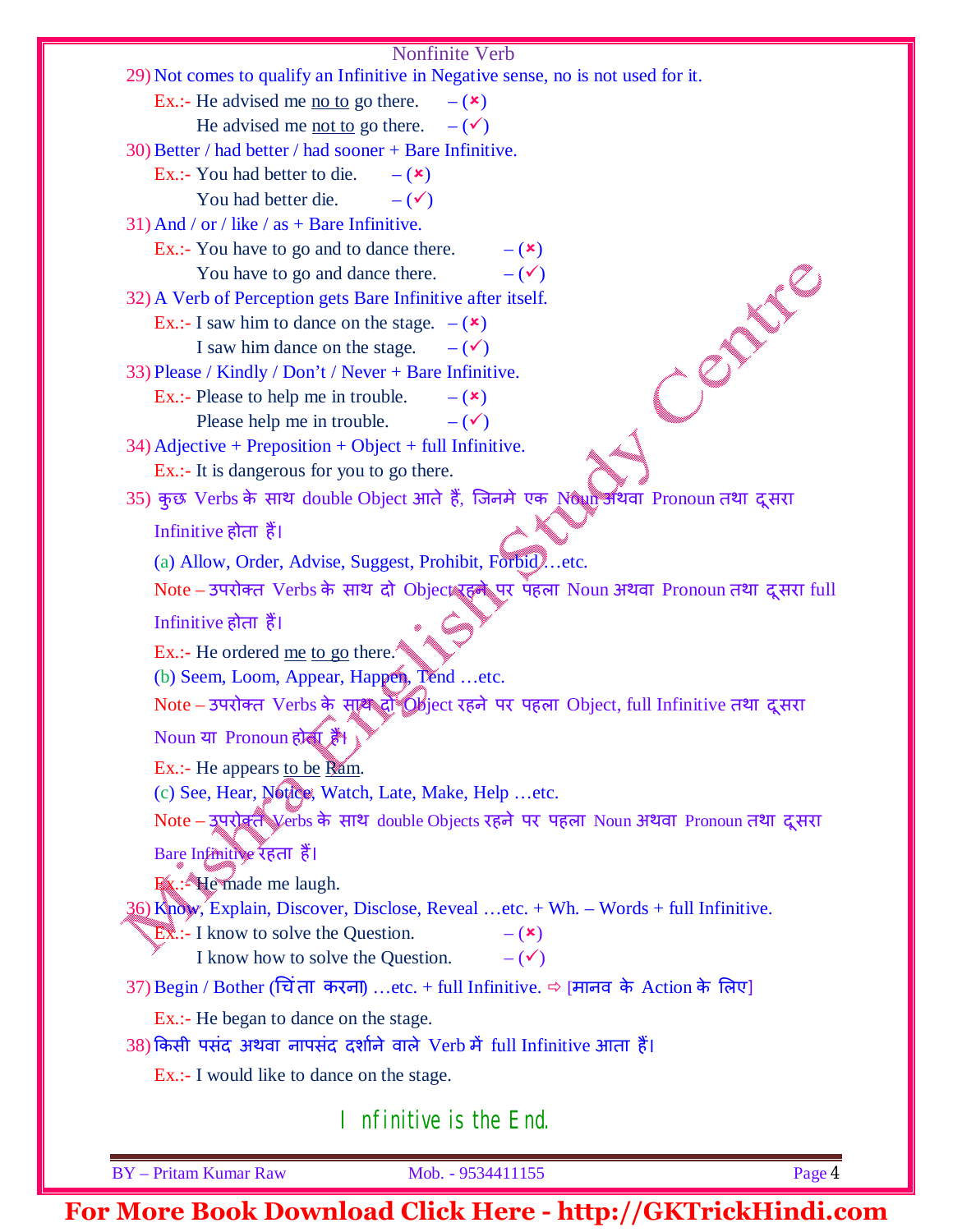#### $\triangleright$  Gerund

A Gerund is a Verb form that works as a Noun or Pronoun in Sentence.

#### $\triangleright$  Rules & Uses

- 1) A Gerund gets Structure of 'v1 + ing. Ex.:- Teaching is an art.
- 2) A Gerund can be used as the Subject or Object of a Sentence.
	- Ex.:- Teaching is an art.  $\Rightarrow$  I like your teaching. Subject Object
- 3) A Gerund can be changed into Plural form. Ex.:- The Paintings of Salman Khan are very costly.
- 4) A Gerund can get Article before itself. Ex.:- The writing of Mohan is very clear.
- 5) A Gerund can be used just after a Possessive form. Ex.:- Your running is fast.
- 6) A Gerund can be used just after a Preposition. Ex.:- I have a pen for to write.  $-$  ( $\star$ )
	- I have a pen for writing.  $-(\checkmark)$
- 7) By + Gerund, comes to show the process for an Action. Ex.:- He earns money by working hard.
- 8) Without  $+$  Gerund, comes to ignore a process for an Action. Ex.:- He earns money without working hard.
- 9)  $On + Gerund \Rightarrow$  जब कोई क्रिया किसी अन्यू क्रिया के प्रतिक्रिया स्वरूप होती हो, तो उस

प्रतिक्रिया सूचक क्रिया के लिए "On + Gerund" आता हैं।

Ex.:- (a) On asking he didn't say anything.

- (b) On beating he began to cry.
- 10)यदि Want अथवा Need से बिसी वस्तु को किसी Action की आवश्यकता पड़ जाए तो

Want अथवा Need के तुरंत बाद Gerund आता हैं।

Ex.:- The fan wants repairing.

11) Stop + Gerund, comes if the movement of a Nonliving thing stops.

- $Ex\rightarrow$  The fan stopped moving.
- $12)$  Go $\sqrt{K}$ eep / Carry + On + Gerund  $\Rightarrow$  कोई कार्य जारी रखना
	- **Ex.:** He kept on laugh.  $-$  ( $\mathbf{x}$ )
		- He kept on laughing.  $-(\checkmark)$

13) Not, comes to qualify a Gerund in Negative sense, No is not used for it.

- Ex.:- He has advised me for <u>no</u> going there.  $-({\bf x})$ 
	- He has advised me for <u>not</u> going there.  $-(\checkmark)$
- 14) Allow / Ordered / Advise / Suggest / Prohibit / Forbid …etc. + Possessive Case + Gerund.

Ex.:- He allowed my going there.  $-$  ( $\checkmark$ ) He allowed me to go.  $-$  ( $\checkmark$ )

BY – Pritam Kumar Raw Mob. - 9534411155 Page 5

Centre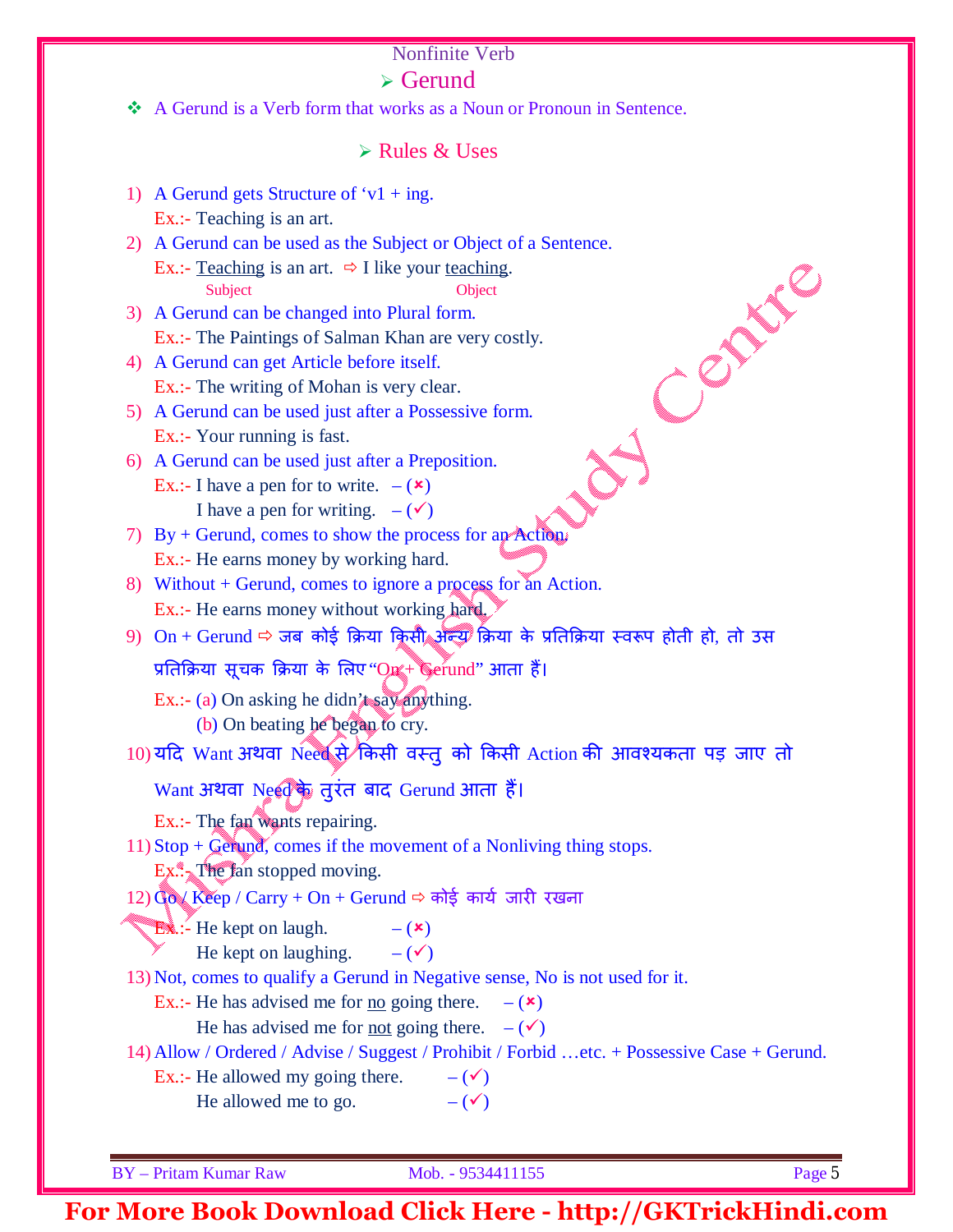15) Verb + Object + Preposition + Gerund.

Ex.:- He keeps a pen for writing.

16) Seem / Loom / Appear / Tend / Happen + to be + Gerund.

Ex.:- He seems to be dancing on the stage.

17) Adjective + Preposition + Gerund.

Ex.:- This pen is good for writing.

18) Remember / Forget + Gerund का प्रयोग बीती हुई बातों के लिए किया जाता हैं।

Ex.:- I forget bringing your notebook.  $-(\checkmark)$ 

 $19$ ) Sorry + for + Gerund  $\Rightarrow$  गलती करने के बाद की माफी

Ex.:- I am sorry for disturbing you.

20) When / while / before / after / since / along / due to / owing to / because of …etc + Gerund.

Ex.:- He seems a song while to dance.  $-$  ( $\star$ )

 $\Rightarrow$  He seems a song while dancing.  $-(\checkmark)$ 

21) Subject + Auxiliary Verb +  $v3 + to +$  Gerund.  $\Rightarrow$  खराब आदत

Ex.:- He is addicted to smoking.

Gerund is the End.

# $\triangleright$  Participle  $\bigcirc$

◆ Participle is a Verb form that works as Adjective in Sentence. Ex.:- (a) A <u>broken Chair</u>. (b) The burning Train.

According to uses Participle can be divided into two parts.

- 1. Present Participle
- 2. Past Participle
- $\cdot \cdot$  Present Participle If 'y1 + ing' works as Adj. in Sentence is called Present Participle. Ex.:- (a) A running  $B_0y$ (b) The burning Train.

Note – It shows what condition is running with its Noun.

 $\cdot$  Past Participle –  $\Lambda$  V<sub>3</sub> works as Adjective in Sentence is called Past Participle. Ex.:- (a) A broken Chair. (b) A tired Man.

Note – It shows what condition has happened with its Noun.

Rules & Uses

1) Generally a Participle comes before a Noun.

 $\text{Note} - \epsilon$ यान रहे कि Participle + Noun के पहले Article का आना आवश्यक हो जाता हैं।

Ex.:- (a) The burning Train. (b) A tired Man.

- 2) Very, comes before a Present Participle to stress its Quality. Ex.:- This is a very Interesting Topic.
- 3) Much comes before a Past Participle to stress its Quality. Ex.:- It was a much Interested Topic.
- 4) If Present and Past both kinds of Participle come together Past Participle is written first and Present Participle is later.

Ex.:- I have drinking polluted water.  $-$  ( $\ast$ )

I have polluted drinking water.  $-(\checkmark)$ 

BY – Pritam Kumar Raw Mob. - 9534411155 Page 6